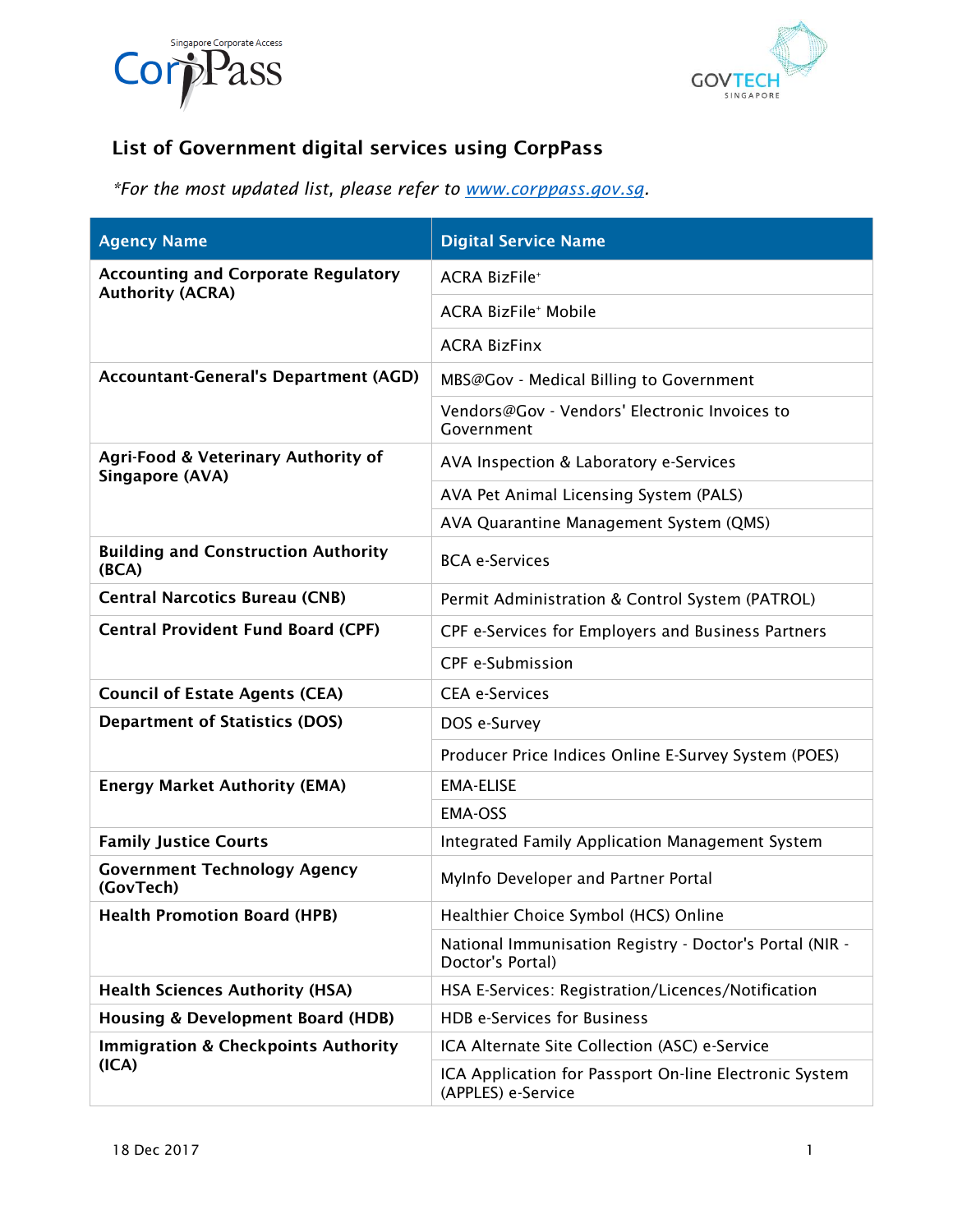Singapore Corporate Access





| <b>Agency Name</b>                                         | <b>Digital Service Name</b>                                                          |
|------------------------------------------------------------|--------------------------------------------------------------------------------------|
|                                                            | ICA Computerisation of Records for Crew Clearance<br>System (CREW) e-Service         |
|                                                            | ICA Electronic Visit Pass (Long-Term) System (LTPass) e-<br>Service                  |
|                                                            | ICA Extension of Short Term Visit Pass (E-XTEND) e-<br>Service                       |
|                                                            | ICA eXtracts e-Service                                                               |
|                                                            | ICA iC Online e-Service                                                              |
|                                                            | ICA iPass e-Service                                                                  |
|                                                            | ICA One-Stop Change of Address Reporting Service<br>(OSCARS) e-Service               |
|                                                            | ICA Online Application to Private Schools (SOLAR+) e-<br>Service                     |
|                                                            | ICA Registration of Birth and Death (eRBD) e-Service                                 |
|                                                            | ICA Student's Pass Online Application & Registration e-<br>Service (SOLAR) e-Service |
|                                                            | ICA Visa e-Service (SAVE) e-Service                                                  |
| <b>Info-communications Media</b>                           | <b>IMDA Media Services</b>                                                           |
| <b>Development Authority (IMDA)</b>                        | Infocomm Competency Management System (ICMS)                                         |
|                                                            | NEU PC Plus Programme Management System (NEUPC)                                      |
|                                                            | Numbers Online Registration System (NORS)                                            |
|                                                            | Telecoms Licensing System (TLS)                                                      |
| <b>Intellectual Property Office of Singapore</b><br>(IPOS) | Integrated Platform for Intellectual Property (IP <sup>2</sup> SG)                   |
| <b>International Enterprise (IE) Singapore</b>             | Financing                                                                            |
|                                                            | Incentive Portal                                                                     |
|                                                            | Rice Stockpile Scheme Portal                                                         |
|                                                            | <b>Statlink</b>                                                                      |
| <b>JTC Corporation (JTC)</b>                               | JTC Customer Service Portal                                                          |
|                                                            | JTC Jurong Island Online Pass System                                                 |
| <b>Land Transport Authority (LTA)</b>                      | <b>LTA EPS CEPAS Hub</b>                                                             |
|                                                            | LTA e-Services@ONE.MOTORING                                                          |
| <b>Maritime and Port Authority of</b><br>Singapore (MPA)   | Marinet                                                                              |
| Ministry of Culture, Community and<br>Youth (MCCY)         | <b>Charity Portal</b>                                                                |
| <b>Ministry of Defence (MINDEF)</b>                        | MINDEF/MHA NS Portal                                                                 |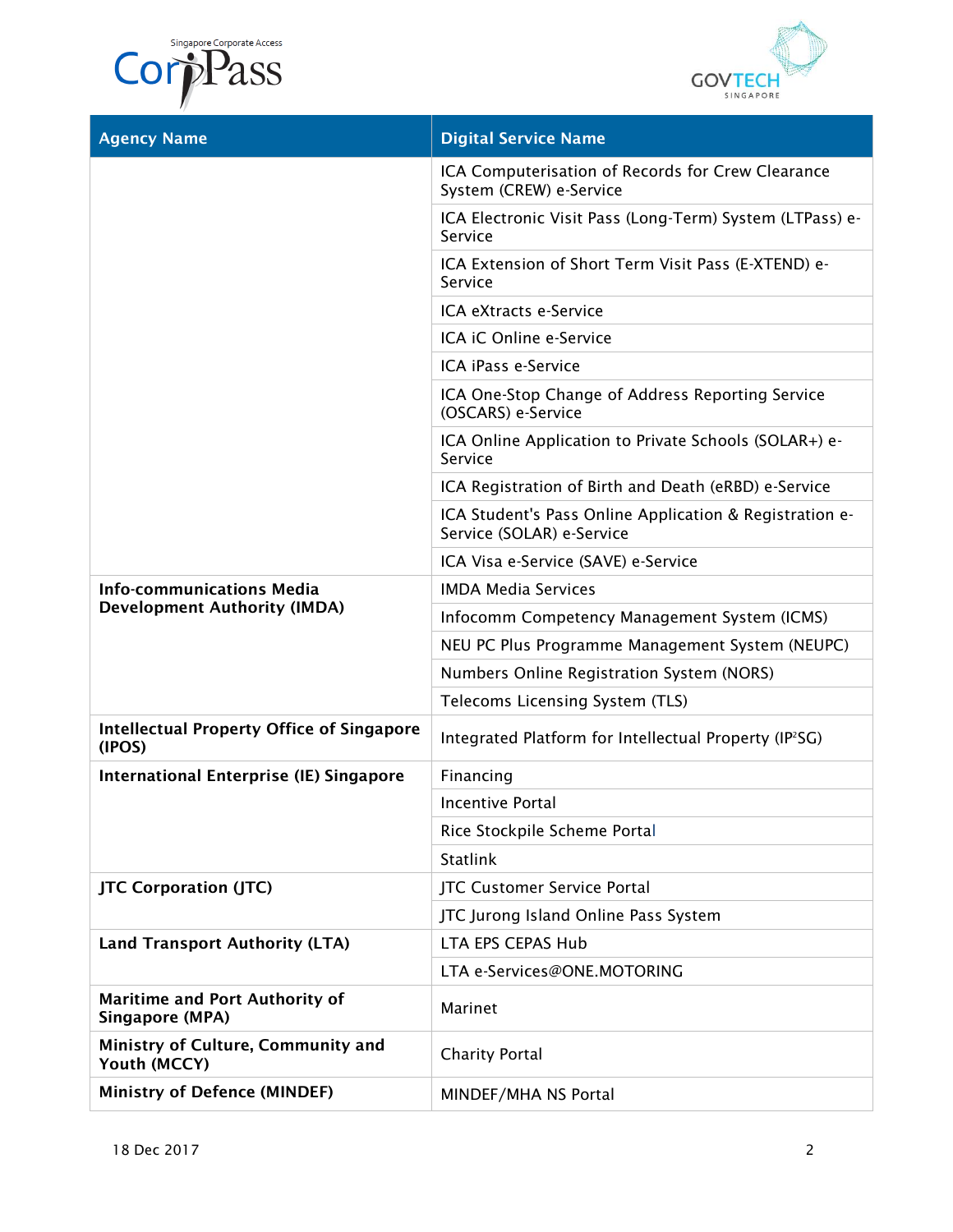



| <b>Agency Name</b>                          | <b>Digital Service Name</b>                                                                      |
|---------------------------------------------|--------------------------------------------------------------------------------------------------|
| <b>Ministry of Finance (MOF)</b>            | Government Electronic Business (GeBIZ)                                                           |
| Ministry of Health (MOH)                    | E-Learning Management System (E-LMS)                                                             |
|                                             | Mediclaim - Medisave Balance Enquiry (MBE)                                                       |
|                                             | Mediclaim - Private Integrated Medishield Coverage<br>Enquiry (PMI)                              |
|                                             | MOH Biosafety IT System (BIOSIS)                                                                 |
|                                             | MOH eLicensing For Healthcare (eLIS)                                                             |
|                                             | MOH Infectious Diseases Reporting And Investigation<br>System (IRIS)                             |
|                                             | Mediclaim - Online                                                                               |
|                                             | MOH National Quality Assurance System (NQAS)                                                     |
|                                             | MOH Postgraduate Training Management System<br>(PTMS)                                            |
|                                             | MOH Specialist Exam Register (SER)                                                               |
|                                             | Professional Registration System (PRS)                                                           |
|                                             | Tissue and Research Application System (TIARAS)                                                  |
| <b>Ministry of Home Affairs (MHA)</b>       | MHA EASYS FOR ESSENTIAL FIRM                                                                     |
|                                             | Integrated Registry of Societies Electronic System<br>(iROSES)                                   |
| <b>Ministry of Home Affairs - Singapore</b> | e-Course And Seminar Registration System (e-CSR)                                                 |
| <b>Civil Defence Force (SCDF)</b>           | Electronic Fire Safety Manager System (e-FSM)                                                    |
|                                             | Flammable Material Import                                                                        |
|                                             | Flammable Material Pipeline                                                                      |
| <b>Ministry of Law (MinLaw)</b>             | MinLaw E-Services (LSRA)                                                                         |
| <b>Ministry of Manpower (MOM)</b>           | Certification of Employment Intermediaries                                                       |
|                                             | Check and pay levy, and Work Permit transactions for<br>domestic helpers and confinement nannies |
|                                             | Employment Pass Online (EPOL)                                                                    |
|                                             | <b>Employment Standards Online</b>                                                               |
|                                             | Labour Market Survey & Benchmarking Tool                                                         |
|                                             | Workplace Safety and Health e-Services                                                           |
|                                             | Foreign Manpower e-Services                                                                      |
|                                             | Union-Link                                                                                       |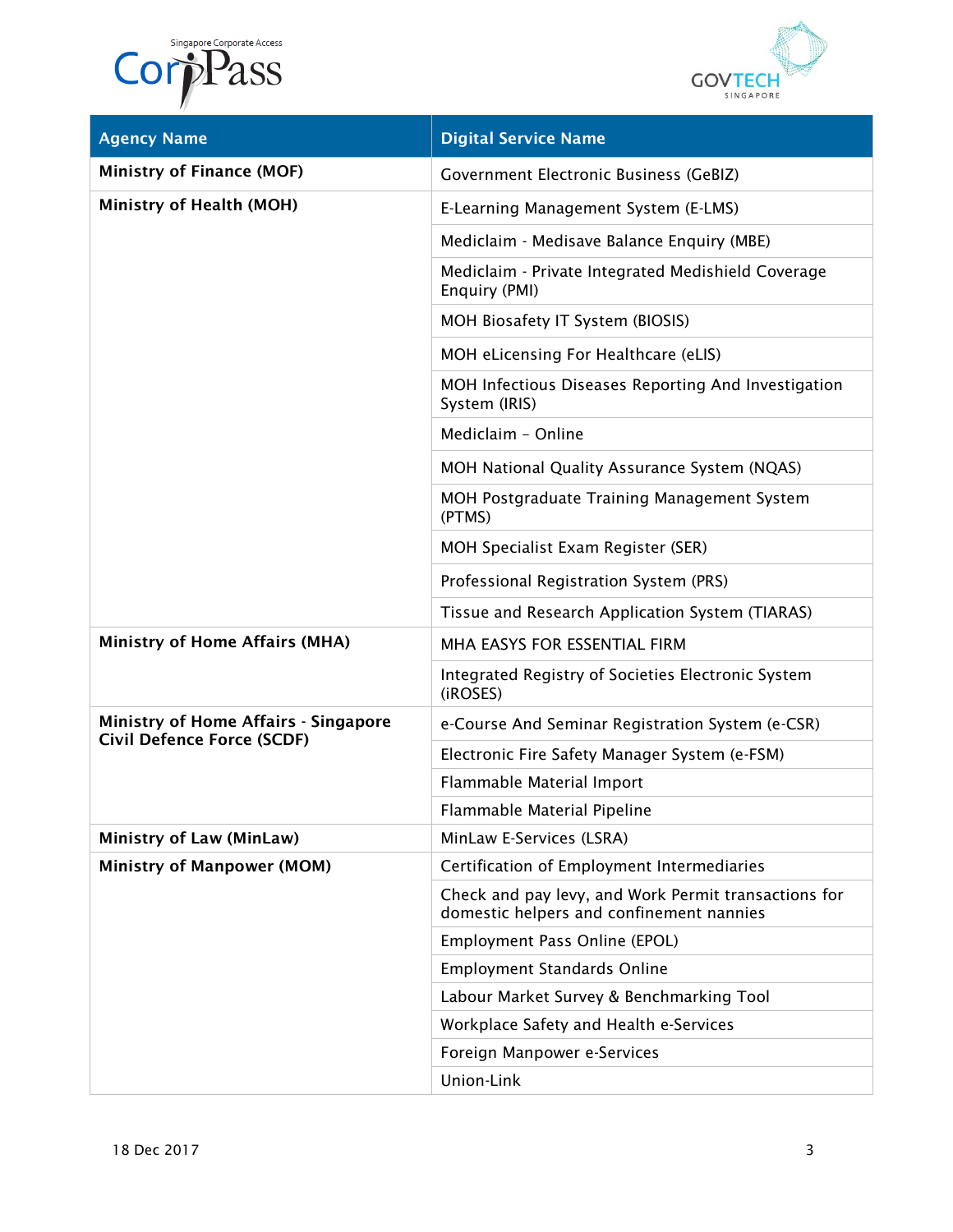Singapore Corporate Access Corporate Access



| <b>Agency Name</b>                                               | <b>Digital Service Name</b>                                             |
|------------------------------------------------------------------|-------------------------------------------------------------------------|
|                                                                  | Work Permit Online (WPOL)                                               |
| <b>Ministry of Social and Family</b><br><b>Development (MSF)</b> | Casino Exclusion System (CES)                                           |
|                                                                  | Child and Adolescent Needs and Strengths (CANS)                         |
|                                                                  | Child Care Link System (CCLS)                                           |
|                                                                  | ComCare Database (CCDB)                                                 |
|                                                                  | Enabling Services Management System (ESMS)                              |
|                                                                  | Government-Paid Leave (GPL) Portal                                      |
|                                                                  | Manpower and Salary Survey (MPSS)                                       |
|                                                                  | MSF Baby Bonus Online - Approved Institutions                           |
|                                                                  | MSF Minor Marriages Database (MMD)                                      |
|                                                                  | Reconstituted Families And Remarriages System (RFRS)                    |
|                                                                  | Remote Gambling and Casino Advertising and<br>Promotions (RCAPS)        |
|                                                                  | SDN Website (SDN)                                                       |
|                                                                  | Social Service Net (SSNet)                                              |
|                                                                  | Online Network for Educators (ONE@ECDA)                                 |
|                                                                  | <b>Outreach Monitoring System (ORS)</b>                                 |
|                                                                  | Partners' Portal (PP)                                                   |
|                                                                  | Rehabilitation and Protection Group (ECRM) System<br>(RPG)              |
| Ministry of Trade and Industry (MTI)                             | <b>Business Grants Portal (BGP)</b><br>* Since Pilot Phase              |
|                                                                  | LicenceOne                                                              |
| <b>Monetary Authority of Singapore (MAS)</b>                     | MAS Offers and Prospectuses Electronic Repository and<br>Access (OPERA) |
| <b>National Arts Council (NAC)</b>                               | <b>NAC E-Services</b>                                                   |
| <b>National Council of Social Service (NCSS)</b>                 | NCSS e-Case Management System/DDR/EPES                                  |
|                                                                  | <b>NCSS e-Services</b>                                                  |
| <b>National Environment Agency (NEA)</b>                         | Cleaning Industry Management System (CIMS)                              |
|                                                                  | Emissions Data Monitoring and Analysis (EDMA)                           |
|                                                                  | Hawkers Online / Food Hygiene Personnel Portal<br>(HO/FHPP)             |
|                                                                  | Integrated Waste Management System (IWMS)                               |
|                                                                  | Mandatory Energy Labelling Scheme (MELS)                                |
| <b>National Library Board (NLB)</b>                              | NLB Electronic Selection And Acquisition System (NLB-<br>ESA)           |